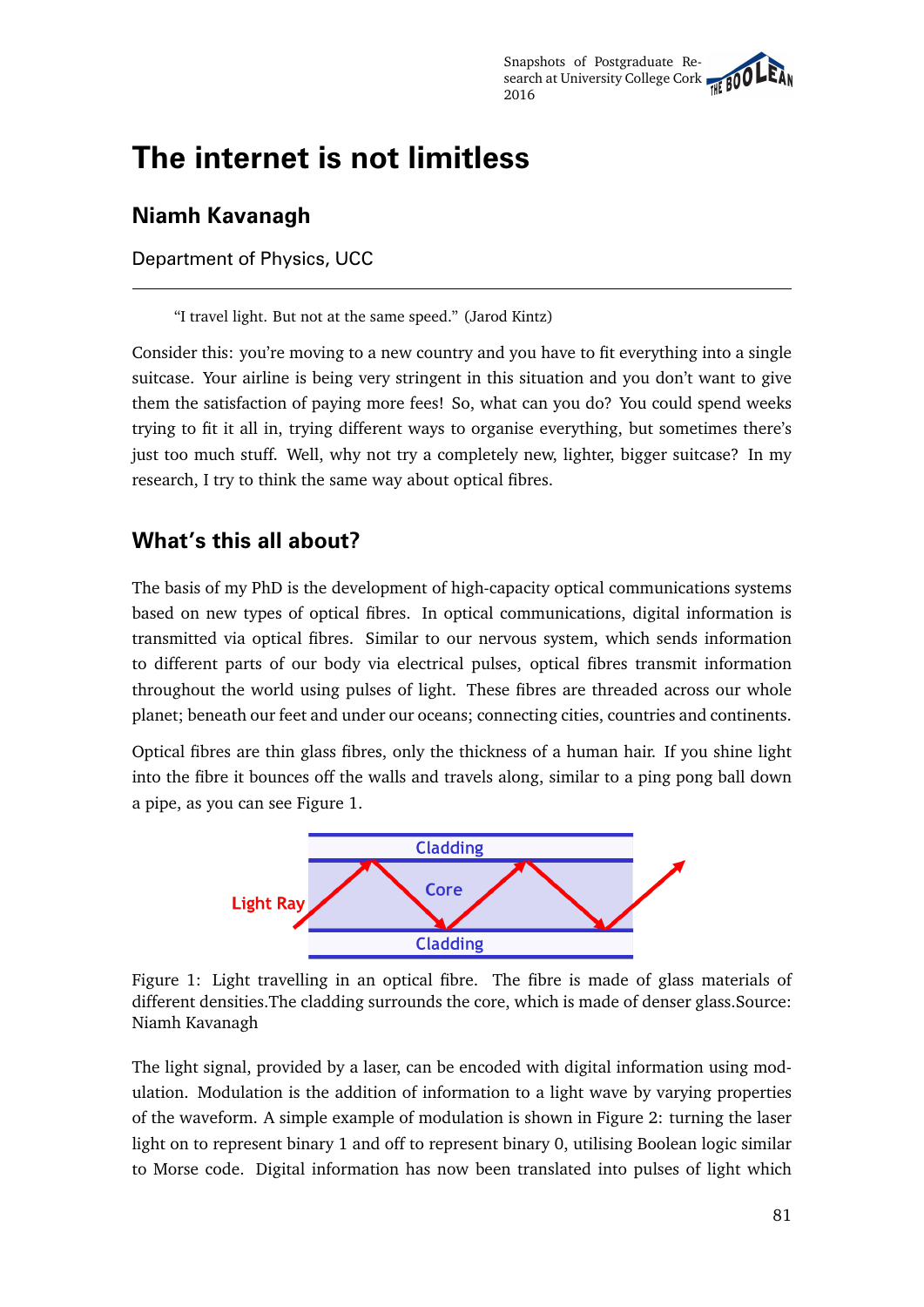

Figure 2: Modulation. Digital information consists of patterns of bits (1's and 0's).These bits can be represented by pulses of light.Source: Niamh Kavanagh.

travel down the fibre at very fast speeds. We can also send several data signals down a single optical fibre at the same time by using light of different colours (i.e. different wavelengths) to carry different data. In this way, optical fibres can carry much more information than copper cables of similar diameter. For example, a network using modern copper lines can carry 3000 telephone calls all at once, while a similar system using fibre optics can carry over 31 000!

#### **Sounds great, what's the problem?**

In today's world, we need to communicate more information than ever before. The internet is not limitless; internet traffic is increasing year-on-year and there is only so much that our current communications systems can handle. Many people now own a mobile phone, tablet, laptop and TV that can all connect to the internet and stream high-quality videos. American multinational technology company, Cisco, predicts that about 50 billion devices will be connected by 2020. Others think the figure could actually be as high as 75 billion - that's 10 times the UN estimate for world population! The "internet of things" is ever-increasing; according to reports, there are 200 unique consumer devices that could be connected to the internet that have not yet done so. Soon, everything from your car to your kettle will send information back and forth over the internet to make sure you have a cup of tea waiting for you when you get home from work! All this information will travel over optical fibres at some point in its transmission.

This increasing use of mobile networks and remote devices is creating a strain on current communication networks and could lead to a global "capacity crunch" in the not-so-distant future. When we talk about capacity we're actually talking about speed, or the amount of data you can transfer in a given time. Less capacity means slower speeds. So, this capacity crunch, if allowed to happen, could seriously impact the internet's future growth meaning slower internet, Skype calls losing connection and more time spent sitting at your laptop watching that little buffering symbol whirl round while you wait for your video to load.

There are several ways to try to combat this capacity crunch. One is to try advanced modulation methods; so instead of just varying the intensity of the light by turning it on and off, you can manipulate other aspects of the light such as its frequency or phase. However, these methods are getting more and more computationally demanding.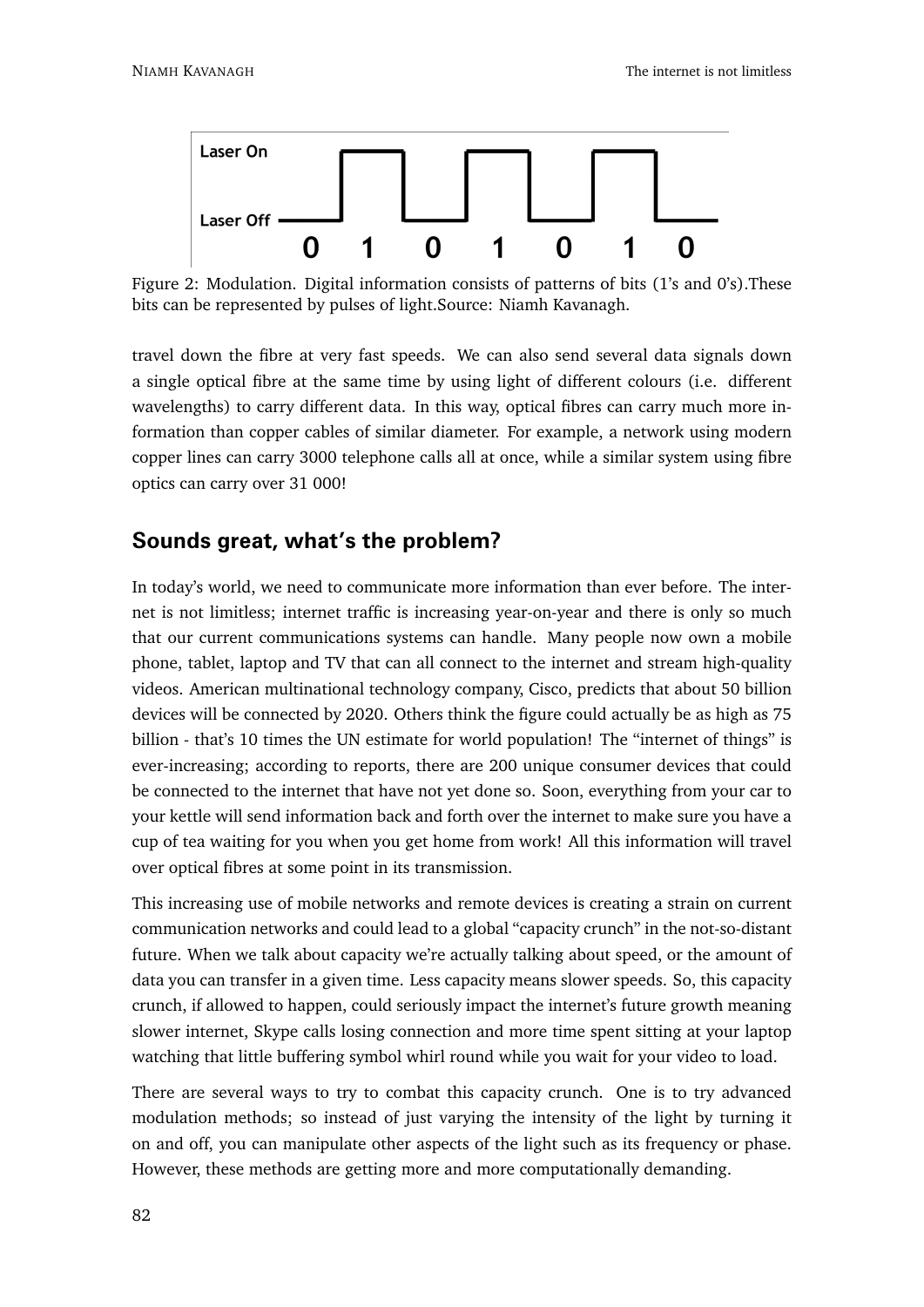

Figure 3: Submarine cable map. This map shows the optical fibre connections under our oceans and seas.These cables form the backbone of our global communications network.Source: Used with permission from TeleGeography:

A second technique is to maximise the use of available bandwidth. Bandwidth refers to the amount of light signals that you can send through the fibre simultaneously (with sufficiently low loss). More bandwidth means you can send more signals and therefore more information. Think of it like increasing the number of traffic lanes on a motorway; more lanes means more traffic can flow. However, we are reaching the maximum bandwidth capability of solid-core fibres.

For long-distance communications, such as transatlantic connections and those shown in Figure 3, the issue of losses becomes very important. As the light signal travels down the fibre it will always incur losses. By gradually leaking out through the fibre walls with each reflection, the signal will fade over distance. To overcome the losses you could increase the power of the signal. However, for high powers, the light signal will begin to interact with the glass of the fibre in unpredictable ways and this can corrupt the information being transmitted.

When the power of the signal is reduced as it travels along, the probability of errors is increased; some 1's will be mistaken for 0's and vice versa. This effect is similar to listening to a radio; at low volume it's difficult to distinguish individual words, so, in order to hear it better you turn up the volume, that is, you increase the power of the sound signal. The same is true for a light signal travelling in a fibre. After a certain distance the signal will need to be amplified in order to provide it with sufficient power to reach its destination and remain clearly distinguishable. The less we have to amplify the signal, the better.

Therefore it is desirable to make sure the losses in the fibres are as low as possible. Solidcore fibres have the lowest loss in the wavelength region of 1.5 micro-meters and, for decades, this wavelength has been the main focus of the optical communications industry.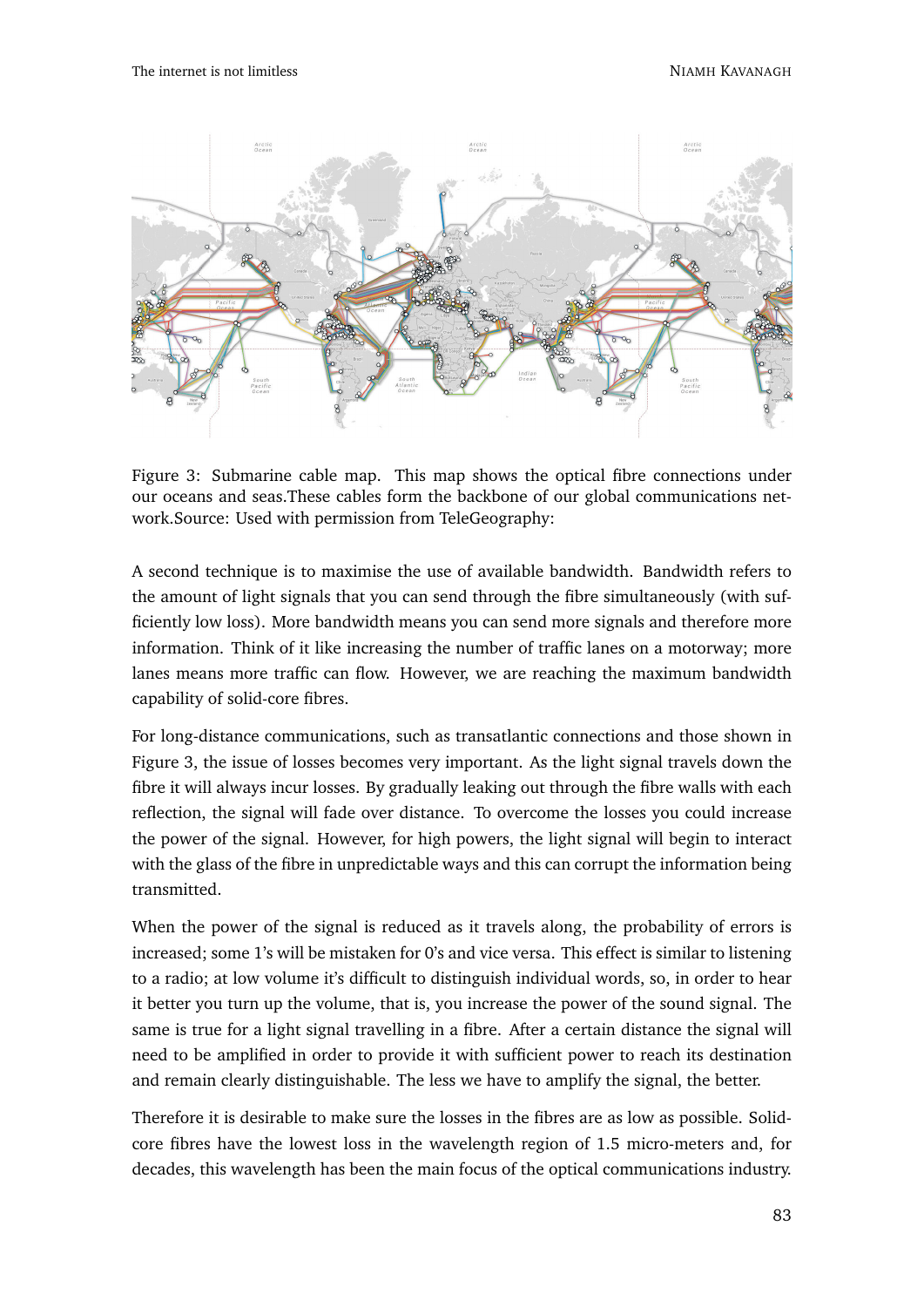

Figure 4: Cross section of solid-core fibre (left): a core of glass is surrounded by a cladding of less dense glass — the light travels in the glass core by bouncing off the core walls; Cross section of hollow-core fibre (right): a core of air is surrounded by a honeycomb structure of glass — the light travels in air by reflecting off the walls in the structure surrounding the core. Source: Niamh Kavanagh.

The current record for lowest loss is around 0.2 dB/km. For every kilometre the light travels, it loses 0.2 dB of power. As an example, this means that after 50km, 10% of the power remains.

We have pushed conventional optical fibres to the limit. We've tried several ways to try and pack it all in (advanced modulation, increasing bandwidth, higher powers), but these methods are becoming more and more complex. New solutions are needed to meet future demands.

## **So, what's my solution? A new suitcase!**

Instead of trying different ways to pack the information in, let's try a different way of carrying the information! Hollow-Core Photonic Bandgap Fibres (HC-PBGF) may be our answer. These fibres are structured similarly to a drinking straw. A glass tube surrounds a core of air, which means that these fibres guide light through air, rather than glass as before. For example, the difference between solid-core glass fibres and these new hollowcore ones is like running in water versus running outside on a track; the light is no longer impeded by travelling through the glass. The difference in the structures of the two types of fibre is illustrated in Figure 4 (left and right).

Hollow-core fibres have several promising advantages over solid-core fibres. They are predicted to achieve losses as low as 0.1 dB/km, which means that 10% of the power remains after 100 km, i.e., double the previous distance of 50 km. This means less amplifiers will be needed for the same distance. Even better, it is thought that these hollow-core fibres are capable of increasing capacity by 10 to 100 times more than that of solid-core fibres! These fibres have three times more bandwidth and since the light signal now interacts with less material as it travels along, we can launch signals into the fibre that are 1000 times more powerful than before. They can carry much more information, farther and faster than we've ever seen.

But what does that mean to us, the users? The total capacity refers to the number of bits (or 1's and 0's) transmitted per second. Let's assume that the total capacity of solid-core fibre is about 10 terabits (that's 1 000 000 000 000 bits) per second and that this supports a hundred thousand users (which is roughly the population of Cork city). If hollow-core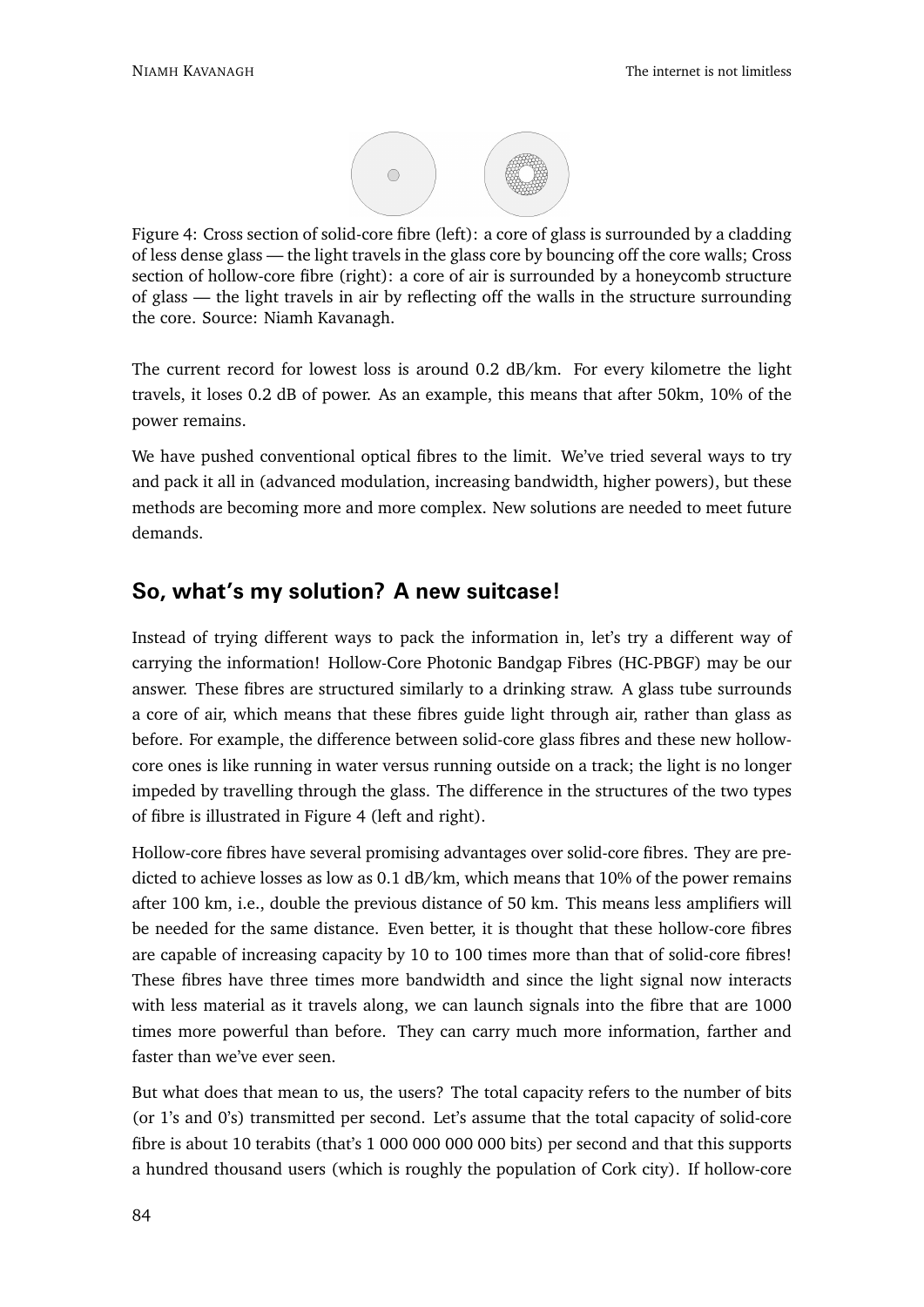fibres can provide a ten-fold increase in capacity this would mean that one million people, that is the whole of Munster, could then be supported by this communications system!

However, as always, there is a catch. The minimum loss of these new hollow-core fibres is at a longer wavelength of 2 micro-meters (rather than 1.5 micro-meters for solid-core fibres) and this means we need to develop components operable in this new wavelength region.

Now, when talking about components, you can think of an optical communications system like a tin can telephone. You have a transmitter, a receiver and a transmission medium. When my brother and I were little we used to have one of these between our bedrooms. We tried out different tin cans and found the best string, which turned out to be the twine that my Dad used to hold up his tomato plants in the garden. He wasn't too happy when we "borrowed it" for our telephone! But my point is, everything was optimised for our little telephone system. The same is true for optical communications, everything is optimised for solid-core fibres. However, as researchers, we have to ask ourselves, is this really the best system?

#### **What am I doing to help?**

The move from solid-core to hollow-core fibres is, unfortunately, not as simple as switching suitcases. Hence, the goal of my PhD research is to optimise this new communication system operating at 2 micro-meters, from transmitter to receiver. This includes new lasers, amplifiers, modulators, detectors, filters and much more. The aim of my PhD is to show that optical communications at 2 micro-meters is possible, with the same performance as current 1.5 micro-meter systems. This is important because, in this way, the expensive electronics associated with optical communications system can remain the same. By upgrading only the optical-side of the system, we can enable much greater bandwidth, lower losses and higher powers, thus significantly increasing the overall capacity by 10 to 100 times.

## **Conclusion**

So, think back to that suitcase of yours. It has to carry a rather funny collection of travel items — emails, HD videos, Skype calls, and all manner of social media posts. With the growing global demand for faster and larger data transfer, a "capacity crunch" is looming large. New, radical ways of thinking are needed to meet future demands. To me, hollowcore fibres look like a promising possibility. These fibres offer significant improvements over standard solid-core fibres and could increase the overall capacity by up to 100 times! If we can show that optical communications at 2 micro-meters is a viable alternative to 1.5 micro-meter systems, while maintaining the same electronic setup, I think we'll have found our new bigger, lighter and better suitcase for next-generation optical communications!